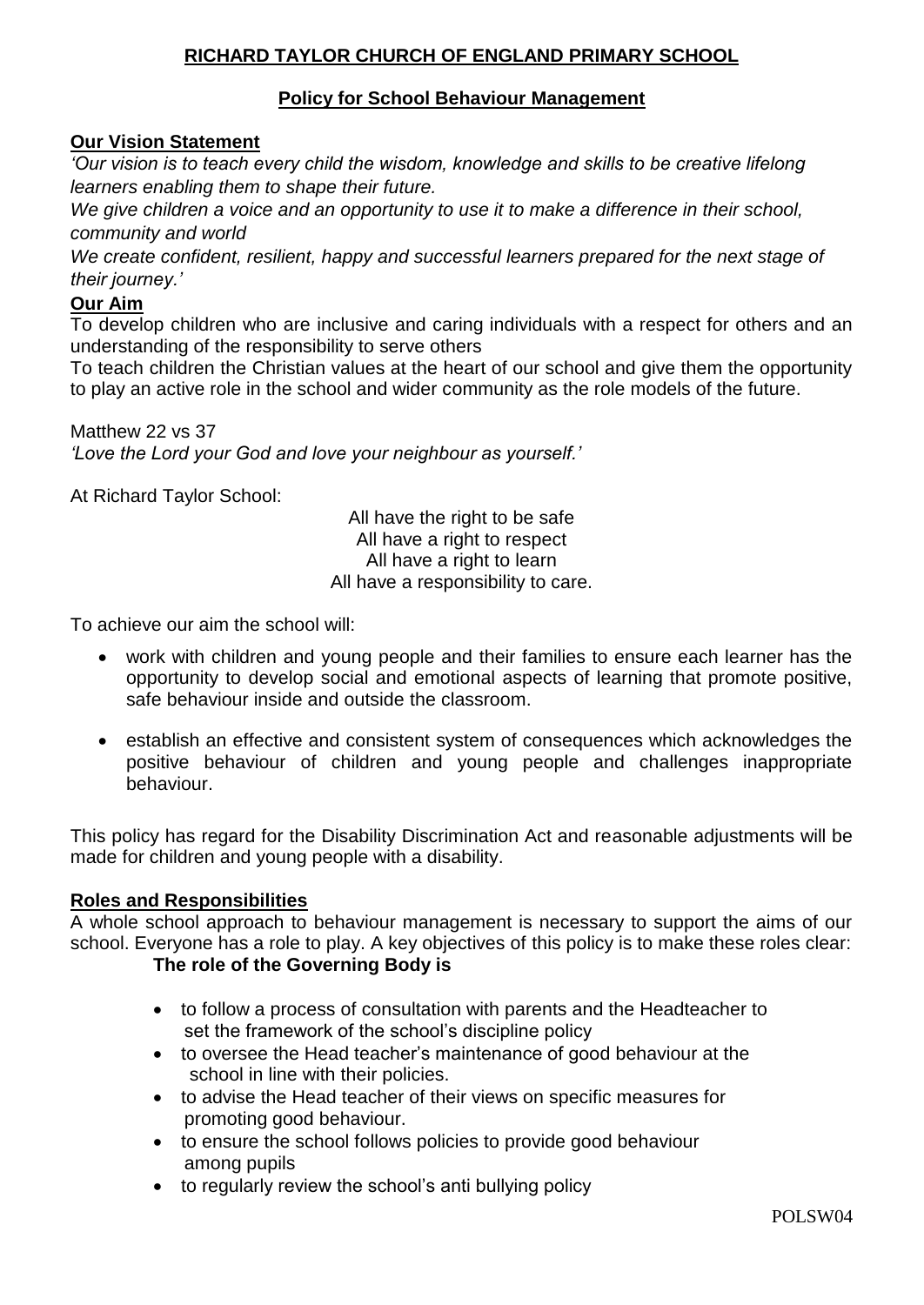## **The role of the Head teacher and Senior Management Team is**

- to take day to day responsibility for good behaviour with the support of the Governing Body
- to draw up the school's positive behaviour policy
- to publicise the school's behaviour policy to pupils, parents and staff.
- to put into place and regularly review the effective strategies against bullying
- to provide opportunities for parents to attend parents evenings, general meetings and to be available for individual parents to discuss their child
- to support staff in the implementation of agreed rewards and sanctions.

#### **The role of the staff is**

- to establish a positive learning environment
- to set an example to all pupils through their interaction with all members of the school community
- to deal with poor behaviour using agreed whole school strategies
- to develop a positive relationship with all pupils
- promote the positive mission statement and vision of the school
- To deliver a curriculum which engages learners and supports positive attitudes to learning.

#### **The role of the parent is**

- to support their child by ensuring they attend regularly
- to support the school in its behaviour policy
- to attend parents consultation and open evenings
- to raise any concerns about their child with the class teacher

#### **The role of the pupil is**

- to attend school regularly.
- to take an active part in discussing agreeing and committing to class rules for good behaviour as established in their class charter.
- to behave sensibly, sensitively and politely to both children and adults in
- the school community
- to tell an adult if they have any problems
- to reinforce the school's positive behaviour policy by active involvement and contributing to the creation of agreed class charters.

#### **Rewards and Sanctions**

The emphasis of the school's behaviour policy is on the positive approach of encouragement and praise rather than negative criticism. Where it is considered that criticism is appropriate it should be constructive in its approach and include advice on how to improve behaviour.

Praise can be given in many ways. The school will use a variety of the following approaches to reward good behaviour and work

Sanctions need to be applied fairly. All staff should avoid sanctions which do not follow the agreed framework below:

- First warning: A verbal warning about behaviour.
- Second warning: The individual will be given a time out or will miss a playtime.
- Third warning: The individual will be sent to another classroom where they will be placed in isolation.
- Fourth warning: The individual will be sent to Mr Symonds. In his absence the individual will be sent to the most senior member of staff on site.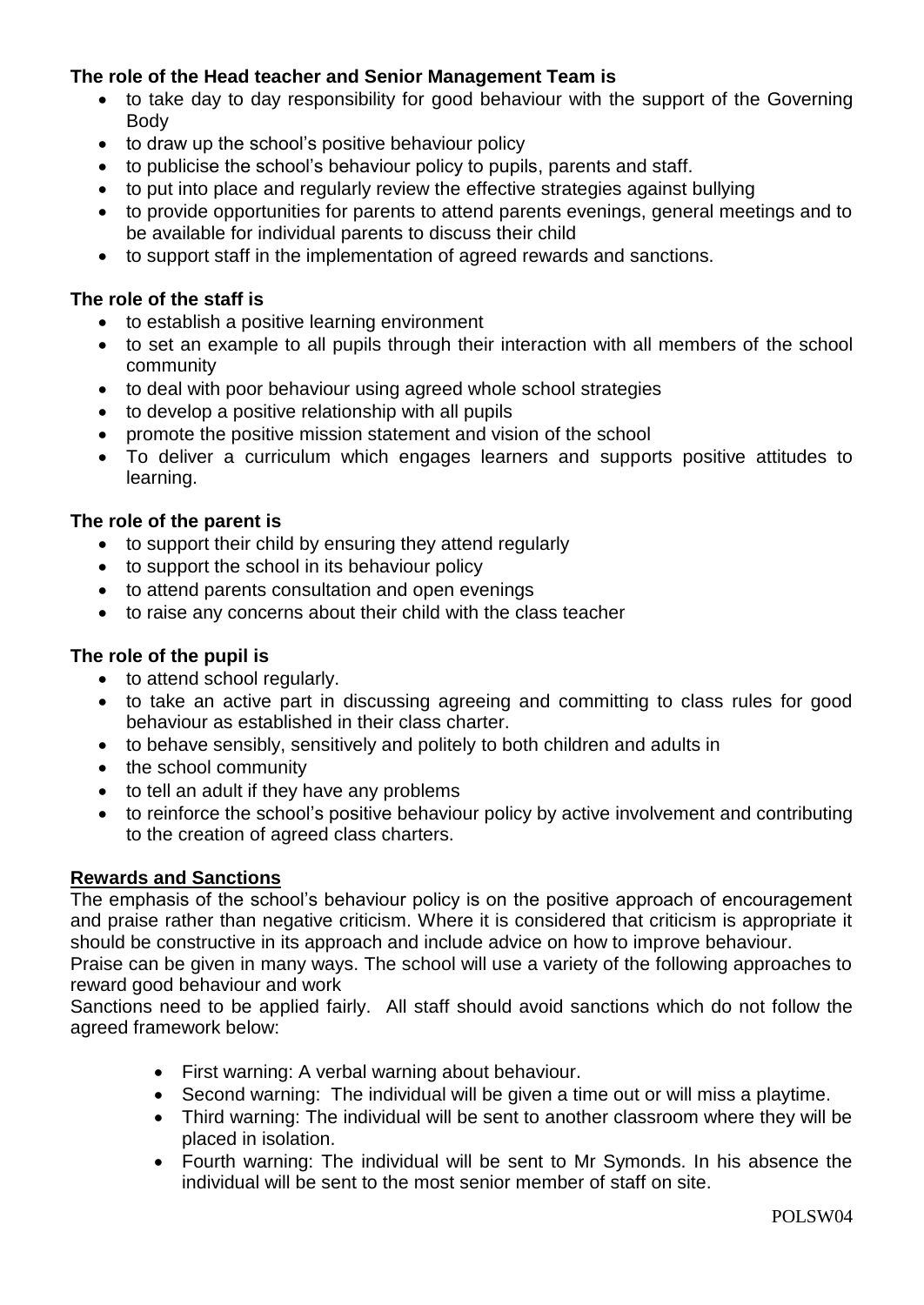Fifth warning: Parents will be informed of the individuals behaviour at the end of the day. A meeting may be arranged to discuss approaches to improving behaviour.

The names of all pupils on each stage of the behaviour framework will be displayed in the classroom.

It is essential that the child understands fully that it is his/her behaviour that is unacceptable and that he/she is still valued as a person within our community

## **Behaviour Improvement Plans**

At Richard Taylor Primary School, most of the children are well behaved. There are, however, occasions when individual children exhibit behaviour which is

unacceptable. As part of the approach within our behaviour policy of rewards and sanctions we may use an individual behaviour rewards chart to change a child's behaviour. These are used by all staff and will be introduced before a referral to an outside agency is considered. Each child is different, so it is important that the cause of the behaviour is investigated and plans made to meet individual needs.

## **Behaviour at Breaktimes**

Playground equipment is provided and pupils are expected to play sensibly and share space and equipment responsibly.

Rules for playground behaviour follow class rules and are regularly reviewed by pupils through PHSCE and class discussions.

Pupils are expected to ask permission before they enter the building during

breaktimes. After the bell has been rung at breaktime or lunchtime, the children are

expected to line up in their class lines. The children should walk into school in a quiet, orderly manner.

Incidents of unacceptable playground behaviour should be dealt with immediately by the staff on duty and reported to the class teacher where appropriate. The SMT will be involved at the appropriate stage in the school's sanctions framework.

## **At Lunchtime**

Pupils are expected to be polite and cooperative with one another and with the lunchtime supervisors and cooks. They should move around the hall in a quiet, orderly fashion and observe the lunchtime rules. At the table the pupils should be well mannered and ensure that they have finished their food before leaving the hall. They are expected to keep the conversation to their own table and to clear away their trays and stack their chair on leaving the table.

At lunchtime, supervision is carried out by a team of midday supervisory assistants. They will actively encourage children to eat their food. Any issues relating to eating will be fed back to parents by teachers.

The Senior Supervisor can refer to the Headteacher or the Deputy Headteacher if necessary. The Supervisor and mid-day assistants are expected to ensure that all children are behaving appropriately. Usually this consists of reminding children of the standard of behaviour expected. The Supervisor and mid-day supervisory assistants (MSA's) will record example of unacceptable or exemplary behaviour in the behaviour book. This will be monitored regularly by the headteacher

## **Wet Playtimes**

Pupils are expected to engage in a quiet activity (wet playtime equipment is available in each classroom). Class teachers should ensure that pupils are clear about the rules for wet playtimes in the classroom area.

Pupils should remain in their own classroom area